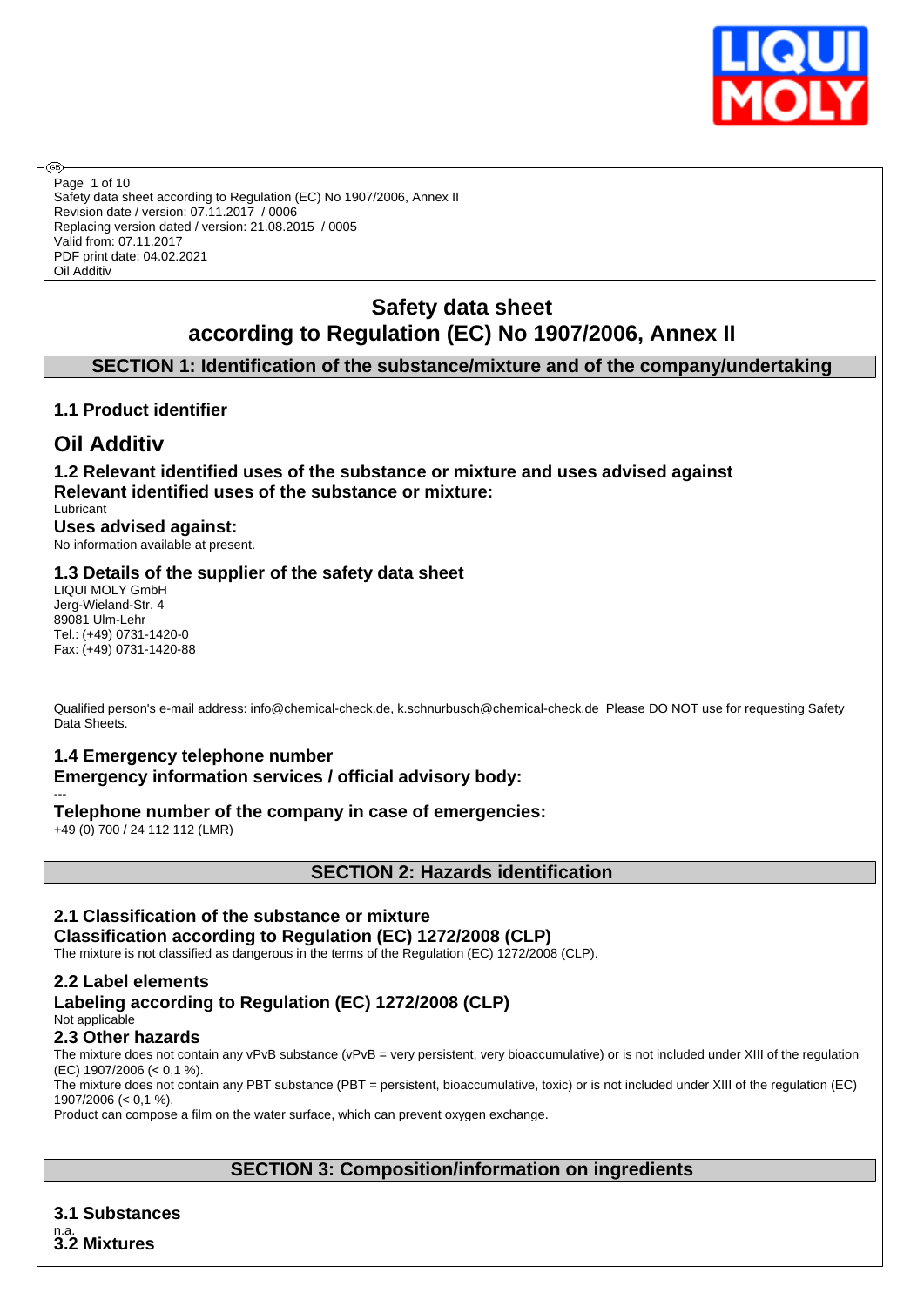

Safety data sheet according to Regulation (EC) No 1907/2006, Annex II Revision date / version: 07.11.2017 / 0006 Replacing version dated / version: 21.08.2015 / 0005 Valid from: 07.11.2017 PDF print date: 04.02.2021 Oil Additiv Page 2 of 10

| ---                                                         |         |
|-------------------------------------------------------------|---------|
| <b>Registration number (REACH)</b>                          | $- - -$ |
| <b>Index</b>                                                | $- - -$ |
| <b>EINECS, ELINCS, NLP</b>                                  | $- - -$ |
| <b>CAS</b>                                                  | ---     |
| content %                                                   |         |
| Classification according to Regulation (EC) 1272/2008 (CLP) | ---     |

## **SECTION 4: First aid measures**

#### **4.1 Description of first aid measures**

First-aiders should ensure they are protected!

Never pour anything into the mouth of an unconscious person!

#### **Inhalation**

അ

Supply person with fresh air and consult doctor according to symptoms.

#### **Skin contact**

Remove polluted, soaked clothing immediately, wash thoroughly with plenty of water and soap, in case of irritation of the skin (flare), consult a doctor.

#### **Eye contact**

Remove contact lenses.

Wash thoroughly for several minutes using copious water. Seek medical help if necessary.

#### **Ingestion**

Rinse the mouth thoroughly with water.

Do not induce vomiting - give copious water to drink. Consult doctor immediately.

#### **4.2 Most important symptoms and effects, both acute and delayed**

In certain cases, the symptoms of poisoning may only appear after an extended period / after several hours.

Product removes fat.

Drying of the skin. Dermatitis (skin inflammation)

#### **4.3 Indication of any immediate medical attention and special treatment needed** Symptomatic treatment.

**SECTION 5: Firefighting measures**

# **5.1 Extinguishing media**

#### **Suitable extinguishing media**

CO<sub>2</sub> Dry extinguisher

Foam

## **Unsuitable extinguishing media**

High volume water jet

## **5.2 Special hazards arising from the substance or mixture**

In case of fire the following can develop: Oxides of carbon Oxides of sulphur Toxic gases

# **5.3 Advice for firefighters**

In case of fire and/or explosion do not breathe fumes. Protective respirator with independent air supply. According to size of fire Full protection, if necessary. Cool container at risk with water. Dispose of contaminated extinction water according to official regulations.

# **SECTION 6: Accidental release measures**

# **6.1 Personal precautions, protective equipment and emergency procedures**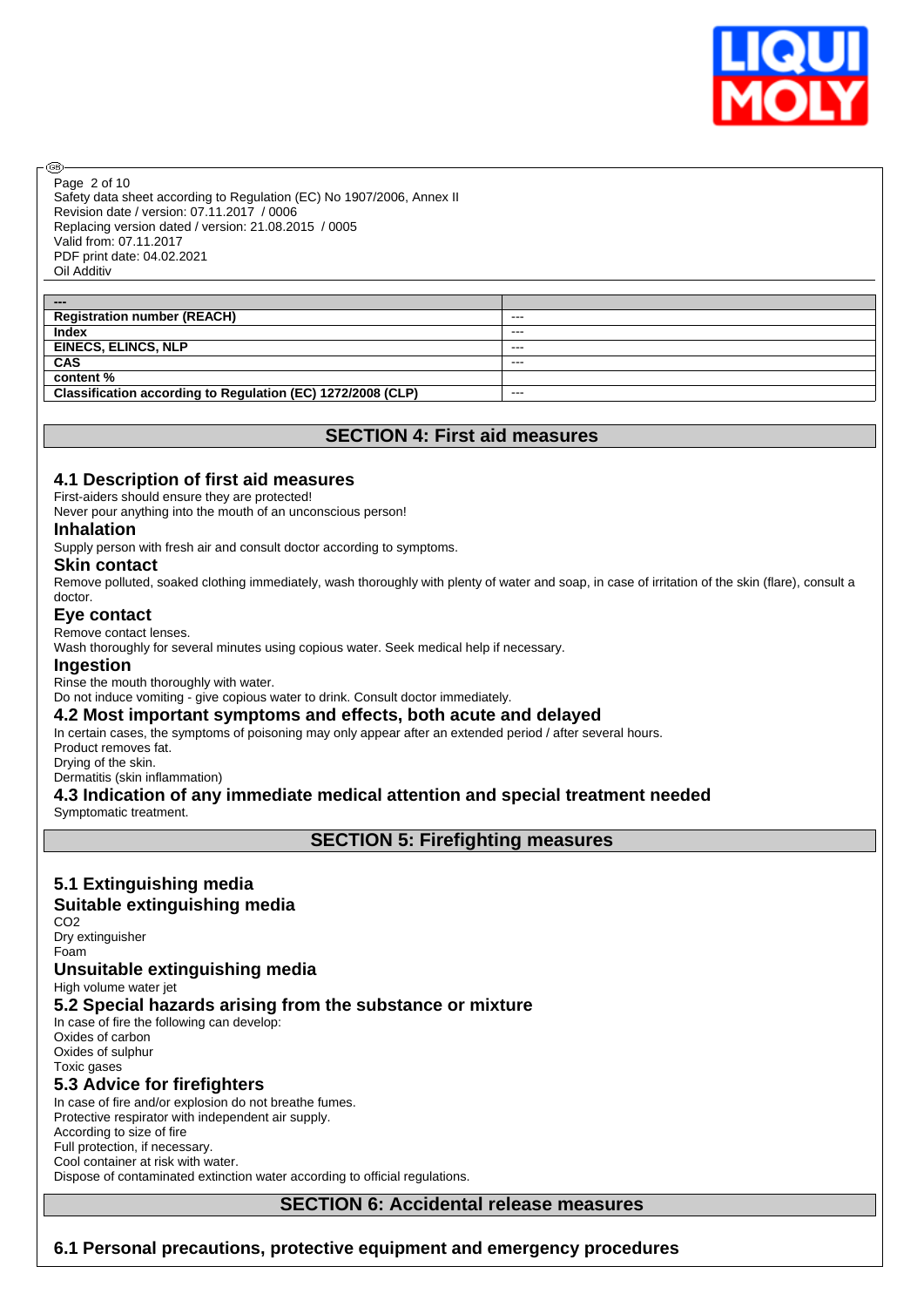

Safety data sheet according to Regulation (EC) No 1907/2006, Annex II Revision date / version: 07.11.2017 / 0006 Replacing version dated / version: 21.08.2015 / 0005 Valid from: 07.11.2017 PDF print date: 04.02.2021 Oil Additiv Page 3 of 10

Ensure sufficient supply of air. Avoid formation of oil mist. Avoid contact with eyes or skin. If applicable, caution - risk of slipping.

അ

## **6.2 Environmental precautions**

If leakage occurs, dam up. Resolve leaks if this possible without risk. Prevent from entering drainage system. Prevent surface and ground-water infiltration, as well as ground penetration. If accidental entry into drainage system occurs, inform responsible authorities.

#### **6.3 Methods and material for containment and cleaning up**

Soak up with absorbent material (e.g. universal binding agent, sand, diatomaceous earth, sawdust) and dispose of according to Section 13. Fill the absorbed material into lockable containers.

#### **6.4 Reference to other sections**

For personal protective equipment see Section 8 and for disposal instructions see Section 13.

#### **SECTION 7: Handling and storage**

In addition to information given in this section, relevant information can also be found in section 8 and 6.1.

## **7.1 Precautions for safe handling**

#### **7.1.1 General recommendations**

Ensure good ventilation. Avoid contact with eyes.

Avoid long lasting or intensive contact with skin.

Do not carry cleaning cloths soaked in product in trouser pockets.

Do not heat to temperatures close to flash point.

Eating, drinking, smoking, as well as food-storage, is prohibited in work-room.

Observe directions on label and instructions for use.

#### **7.1.2 Notes on general hygiene measures at the workplace**

General hygiene measures for the handling of chemicals are applicable.

Wash hands before breaks and at end of work.

Keep away from food, drink and animal feedingstuffs.

Remove contaminated clothing and protective equipment before entering areas in which food is consumed.

#### **7.2 Conditions for safe storage, including any incompatibilities**

Store product closed and only in original packing.

Not to be stored in gangways or stair wells.

Under all circumstances prevent penetration into the soil. Store at room temperature.

Store in a dry place.

#### **7.3 Specific end use(s)**

No information available at present.

**SECTION 8: Exposure controls/personal protection**

#### **8.1 Control parameters**

| k®<br><b>Chemical Name</b>                     | Oil mist, mineral     |                                          |                        | Content %: |
|------------------------------------------------|-----------------------|------------------------------------------|------------------------|------------|
| WEL-TWA: 5 mg/m3 (Mineral oil, excluding metal |                       | WEL-STEL: ---                            |                        |            |
| working fluids, ACGIH)                         |                       |                                          |                        |            |
| Monitoring procedures:                         |                       | Draeger - Oil Mist 1/a (67 33 031)       |                        |            |
| $BMGV:---$                                     |                       |                                          | Other information: --- |            |
|                                                |                       |                                          |                        |            |
| ⊛<br><b>Chemical Name</b>                      | Molybdenum disulphide |                                          |                        | Content %: |
| WEL-TWA: 10 mg/m3 (molybdenum insoluble        |                       | WEL-STEL: 20 mg/m3 (molybdenum insoluble | ---                    |            |
| compounds, as Mo)                              |                       | compounds, as Mo)                        |                        |            |
| Monitoring procedures:                         | ---                   |                                          |                        |            |
| BMGV: ---                                      |                       |                                          | Other information: --- |            |
|                                                |                       |                                          |                        |            |

WEL-TWA = Workplace Exposure Limit - Long-term exposure limit (8-hour TWA (= time weighted average) reference period) EH40. AGW = "Arbeitsplatzgrenzwert" (workplace limit value, Germany).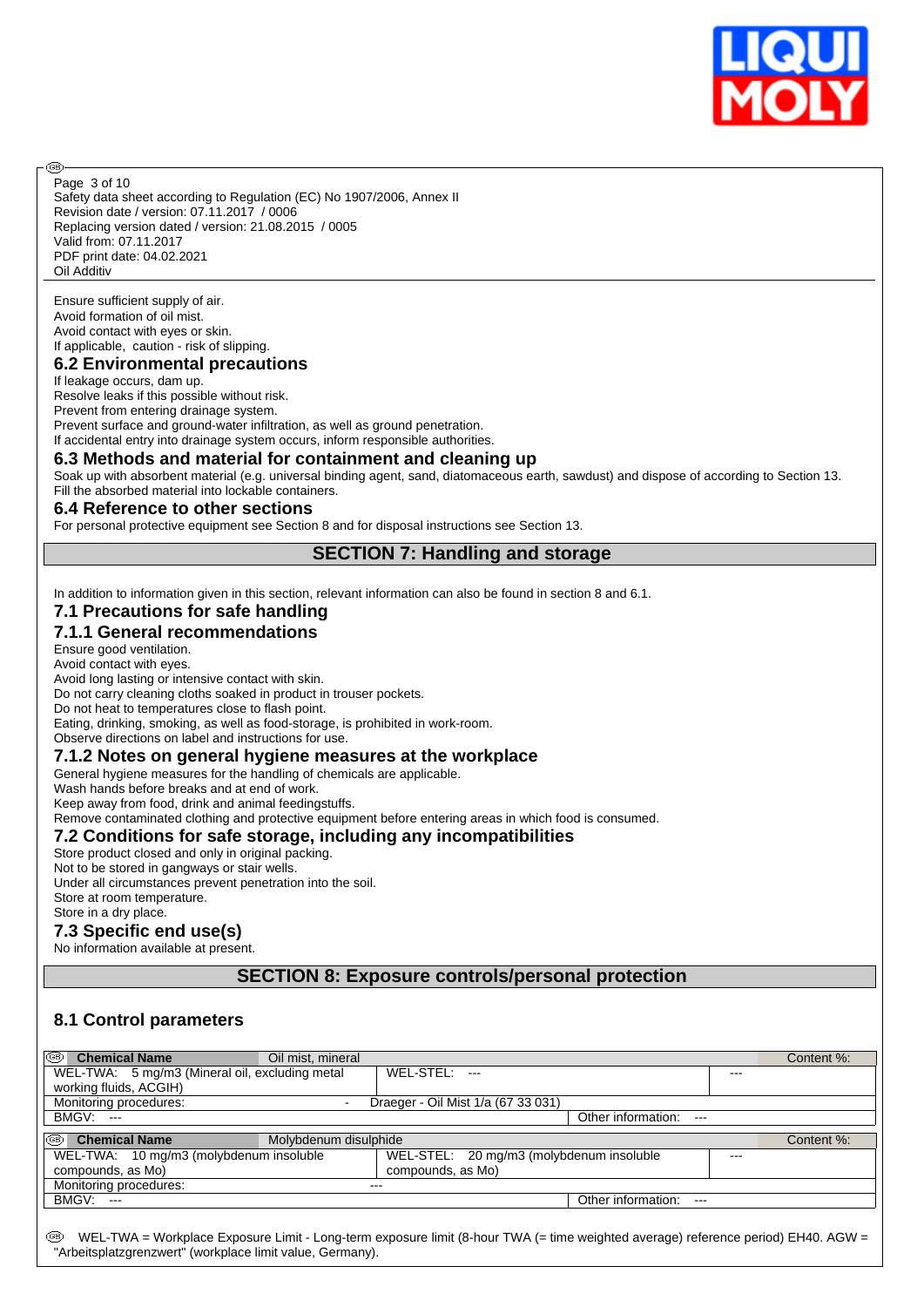

Safety data sheet according to Regulation (EC) No 1907/2006, Annex II Revision date / version: 07.11.2017 / 0006 Replacing version dated / version: 21.08.2015 / 0005 Valid from: 07.11.2017 PDF print date: 04.02.2021 Oil Additiv Page 4 of 10

(8) = Inhalable fraction (Directive 2017/164/EU, Directive 2004/37/CE). (9) = Respirable fraction (Directive 2017/164/EU, Directive 2004/37/CE). (11) = Inhalable fraction (Directive 2004/37/CE). (12) = Inhalable fraction. Respirable fraction in those Member States that implement, on the date of the entry into force of this Directive, a biomonitoring system with a biological limit value not exceeding 0,002 mg Cd/g creatinine in urine (Directive 2004/37/CE). | WEL-STEL = Workplace Exposure Limit - Short-term exposure limit (15-minute reference period).

(8) = Inhalable fraction (2017/164/EU, 2017/2398/EU). (9) = Respirable fraction (2017/164/EU, 2017/2398/EU). (10) = Short-term exposure limit value in relation to a reference period of 1 minute (2017/164/EU). | BMGV = Biological monitoring guidance value EH40. BGW = "Biologischer Grenzwert" (biological limit value, Germany) | Other information: Sen = Capable of causing occupational asthma. Sk = Can be absorbed through skin. Carc = Capable of causing cancer and/or heritable genetic damage.

\*\* = The exposure limit for this substance is repealed through the TRGS 900 (Germany) of January 2006 with the goal of revision.  $(13)$  = The substance can cause sensitisation of the skin and of the respiratory tract (Directive 2004/37/CE),  $(14)$  = The substance can cause sensitisation of the skin (Directive 2004/37/CE).

## **8.2 Exposure controls 8.2.1 Appropriate engineering controls**

Ensure good ventilation. This can be achieved by local suction or general air extraction.

If this is insufficient to maintain the concentration under the WEL or AGW values, suitable breathing protection should be worn.

Applies only if maximum permissible exposure values are listed here.

Suitable assessment methods for reviewing the effectiveness of protection measures adopted include metrological and non-metrological investigative techniques.

These are specified by e.g. EN 14042.

EN 14042 "Workplace atmospheres. Guide for the application and use of procedures for the assessment of exposure to chemical and biological agents".

## **8.2.2 Individual protection measures, such as personal protective equipment**

General hygiene measures for the handling of chemicals are applicable.

Wash hands before breaks and at end of work.

Keep away from food, drink and animal feedingstuffs.

Remove contaminated clothing and protective equipment before entering areas in which food is consumed.

Eye/face protection:

അ

Tight fitting protective goggles with side protection (EN 166).

Skin protection - Hand protection: Protective gloves, oil resistant (EN 374). If applicable Protective nitrile gloves (EN 374). Protective Neoprene® / polychloroprene gloves (EN 374). Minimum layer thickness in mm: 0,5 Permeation time (penetration time) in minutes: 480

Protective hand cream recommended.

The breakthrough times determined in accordance with EN 16523-1 were not obtained under practical conditions. The recommended maximum wearing time is 50% of breakthrough time.

Skin protection - Other: Protective working garments (e.g. safety shoes EN ISO 20345, long-sleeved protective working garments).

Respiratory protection: Normally not necessary. With oil mist formation: Filter A P2 (EN 14387), code colour brown, white Observe wearing time limitations for respiratory protection equipment.

Thermal hazards: Not applicable

Additional information on hand protection - No tests have been performed. In the case of mixtures, the selection has been made according to the knowledge available and the information about the contents. Selection of materials derived from glove manufacturer's indications. Final selection of glove material must be made taking the breakthrough times, permeation rates and degradation into account. Selection of a suitable glove depends not only on the material but also on other quality characteristics and varies from manufacturer to manufacturer.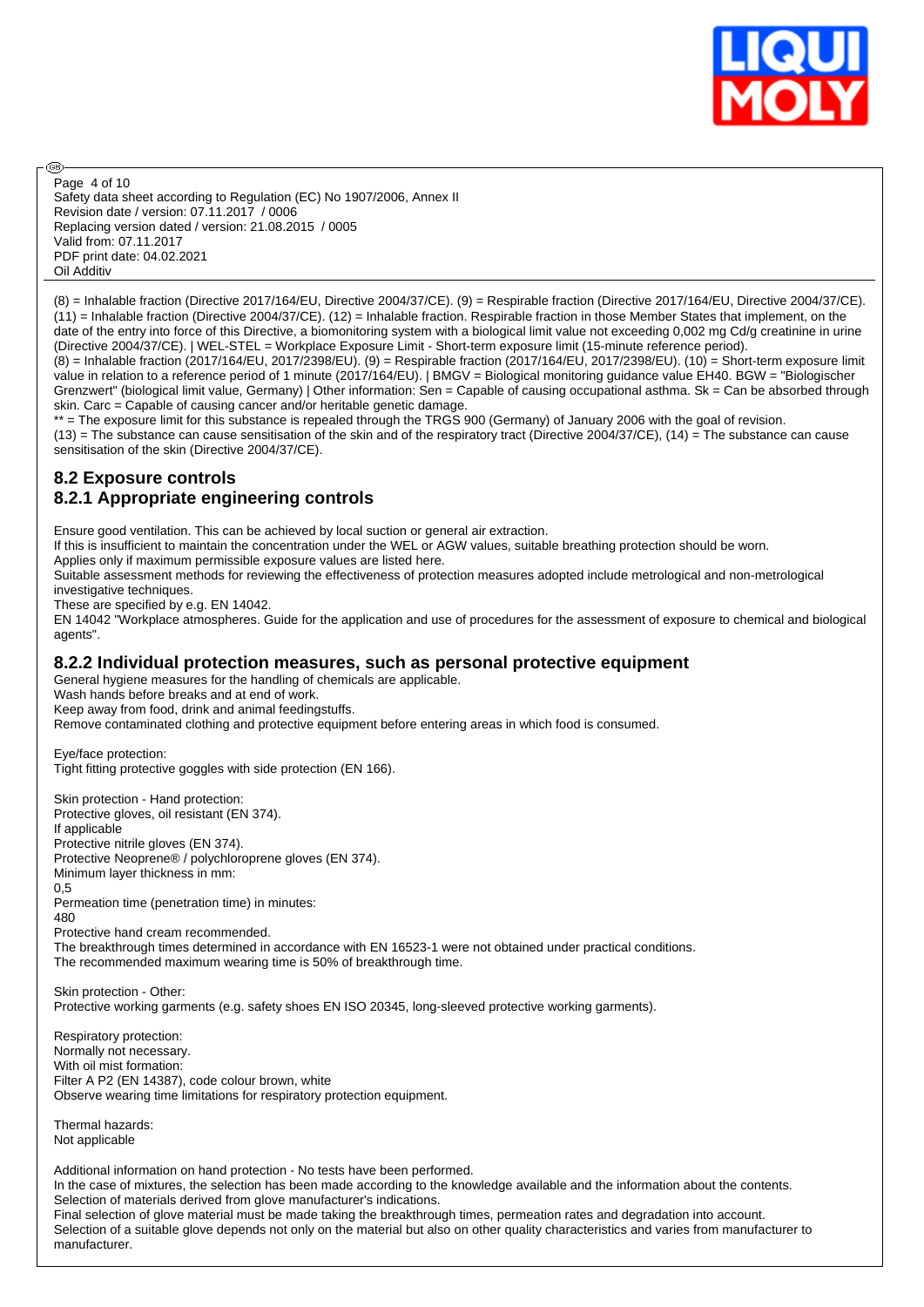

Safety data sheet according to Regulation (EC) No 1907/2006, Annex II Revision date / version: 07.11.2017 / 0006 Replacing version dated / version: 21.08.2015 / 0005 Valid from: 07.11.2017 PDF print date: 04.02.2021 Oil Additiv Page 5 of 10

In the case of mixtures, the resistance of glove materials cannot be predicted and must therefore be tested before use. The exact breakthrough time of the glove material can be requested from the protective glove manufacturer and must be observed.

#### **8.2.3 Environmental exposure controls**

No information available at present.

**®** 

## **SECTION 9: Physical and chemical properties**

# **9.1 Information on basic physical and chemical properties**

Solvents content: Not determined

Physical state:<br>
Colour: Liquid<br>
Black Black Colour: Black Odour: Characteristic Characteristic Characteristic Characteristic Characteristic Odour threshold: Not determined pH-value: n.a. Melting point/freezing point:<br>
Initial boiling point and boiling range:<br>
Not determined Initial boiling point and boiling range:<br>Flash point: 201 °C Flash point: 201 °C<br>
Evaporation rate: 201 °C<br>
201 °C<br>
201 °C Evaporation rate: Not determined the Not determined the Not determined the Not determined the Not determined the Not determined the Not determined the Not determined the Not determined the Not determined the Not determined  $F$ lammability (solid, gas): Lower explosive limit:  $\blacksquare$ Upper explosive limit:  $\blacksquare$ Vapour pressure: Not determined Vapour density (air = 1):  $\frac{1}{2}$  Not determined<br>Density: 0.903 a/ml (20° Bulk density: n.a. Solubility(ies): n.a. Solubility(ies): n.a. Not Water solubility: Partition coefficient (n-octanol/water): Not determined Auto-ignition temperature:  $\overline{\phantom{a}}$  and  $\overline{\phantom{a}}$  and  $\overline{\phantom{a}}$  are  $\overline{\phantom{a}}$  Not determined Decomposition temperature: Not determined Viscosity: 304,7 mPas (20°C) Explosive properties: Product is not explosive. Oxidising properties: No **9.2 Other information** Fat solubility / solvent:

Surface tension:

 $0.903$  g/ml (20 $^{\circ}$ C) Not determined<br>Insoluble Not determined<br>Not determined Conductivity: Not determined<br>
Surface tension: Not determined<br>
Not determined

## **SECTION 10: Stability and reactivity**

**10.1 Reactivity** The product has not been tested. **10.2 Chemical stability** Stable with proper storage and handling. **10.3 Possibility of hazardous reactions** No dangerous reactions are known. **10.4 Conditions to avoid** See also section 7. Strong heat **10.5 Incompatible materials** See also section 7. Avoid contact with strong oxidizing agents. **10.6 Hazardous decomposition products** See also section 5.2 No decomposition when used as directed.

**SECTION 11: Toxicological information**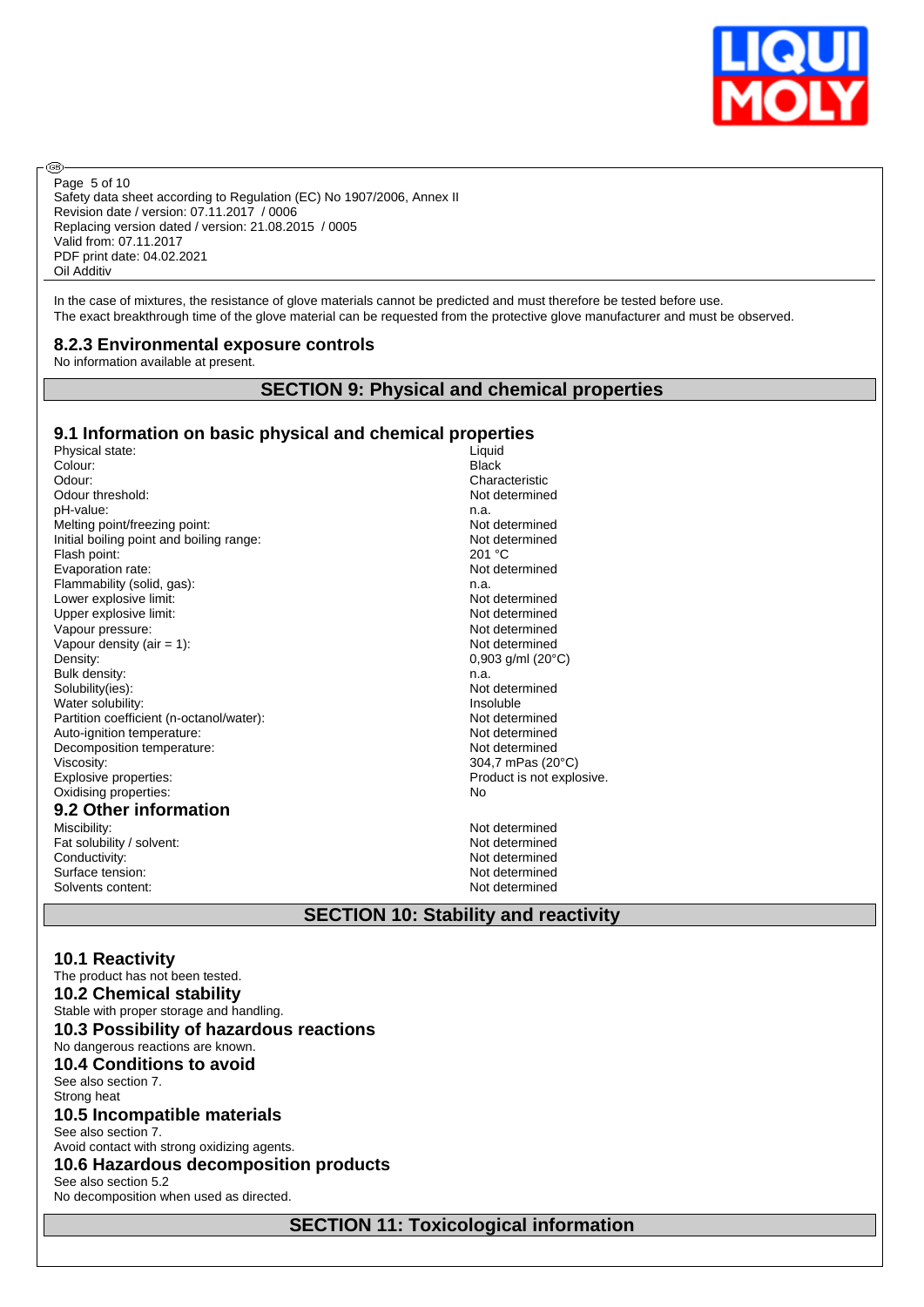

Page 6 of 10

®

Safety data sheet according to Regulation (EC) No 1907/2006, Annex II Revision date / version: 07.11.2017 / 0006 Replacing version dated / version: 21.08.2015 / 0005 Valid from: 07.11.2017 PDF print date: 04.02.2021 Oil Additiv

## **11.1 Information on toxicological effects**

Possibly more information on health effects, see Section 2.1 (classification).

| <b>Oil Additiv</b>               |                 |       |      |          |                    |              |
|----------------------------------|-----------------|-------|------|----------|--------------------|--------------|
| <b>Toxicity / effect</b>         | <b>Endpoint</b> | Value | Unit | Organism | <b>Test method</b> | <b>Notes</b> |
| Acute toxicity, by oral route:   |                 |       |      |          |                    | n.d.a.       |
| Acute toxicity, by dermal route: |                 |       |      |          |                    | n.d.a.       |
| Acute toxicity, by inhalation:   |                 |       |      |          |                    | n.d.a.       |
| Skin corrosion/irritation:       |                 |       |      |          |                    | n.d.a.       |
| Serious eye damage/irritation:   |                 |       |      |          |                    | n.d.a.       |
| Respiratory or skin              |                 |       |      |          |                    | n.d.a.       |
| sensitisation:                   |                 |       |      |          |                    |              |
| Germ cell mutagenicity:          |                 |       |      |          |                    | n.d.a.       |
| Carcinogenicity:                 |                 |       |      |          |                    | n.d.a.       |
| Reproductive toxicity:           |                 |       |      |          |                    | n.d.a.       |
| Specific target organ toxicity - |                 |       |      |          |                    | n.d.a.       |
| single exposure (STOT-SE):       |                 |       |      |          |                    |              |
| Specific target organ toxicity - |                 |       |      |          |                    | n.d.a.       |
| repeated exposure (STOT-RE):     |                 |       |      |          |                    |              |
| Aspiration hazard:               |                 |       |      |          |                    | n.d.a.       |
| Symptoms:                        |                 |       |      |          |                    | n.d.a.       |

| Molybdenum disulphide            |                  |       |          |            |                               |                   |
|----------------------------------|------------------|-------|----------|------------|-------------------------------|-------------------|
| <b>Toxicity / effect</b>         | <b>Endpoint</b>  | Value | Unit     | Organism   | <b>Test method</b>            | <b>Notes</b>      |
| Acute toxicity, by oral route:   | LD50             | >2000 | mg/kg    | Rat        |                               |                   |
| Acute toxicity, by dermal route: | LD <sub>50</sub> | >2000 | mg/kg    | Rat        |                               |                   |
| Acute toxicity, by inhalation:   | <b>LC50</b>      | >2820 | mq/m3/4h | Rat        |                               |                   |
| Skin corrosion/irritation:       |                  |       |          | Rabbit     |                               | Not irritant      |
| Serious eye damage/irritation:   |                  |       |          | Rabbit     |                               | Mild irritant     |
| Respiratory or skin              |                  |       |          | Guinea pig | OECD 406 (Skin                | Not sensitizising |
| sensitisation:                   |                  |       |          |            | Sensitisation)                |                   |
| Respiratory or skin              |                  |       |          |            |                               | No (skin contact) |
| sensitisation:                   |                  |       |          |            |                               |                   |
| Germ cell mutagenicity:          |                  |       |          |            | OECD 471 (Bacterial           | Negative          |
|                                  |                  |       |          |            | <b>Reverse Mutation Test)</b> |                   |
| Symptoms:                        |                  |       |          |            |                               | mucous            |
|                                  |                  |       |          |            |                               | membrane          |
|                                  |                  |       |          |            |                               | irritation        |

# **SECTION 12: Ecological information**

Possibly more information on environmental effects, see Section 2.1 (classification). **Oil Additiv Toxicity / effect Endpoint Time Value Unit Organism <b>Test method Notes** 12.1. Toxicity to fish:  $n.d.a$ . 12.1. Toxicity to fish: 12.1. Toxicity to daphnia: n.d.a. n.d.a. n.d.a. n.d.a. n.d.a. n.d.a. n.d.a. n.d.a. n.d.a. n.d.a. n.d.a. n.d.a. 12.1. Toxicity to algae: 12.2. Persistence and degradability: **Potentially** biologically degradable. 12.3. Bioaccumulative potential: n.d.a. 12.4. Mobility in soil: n.d.a. 12.5. Results of PBT and vPvB assessment n.d.a. 12.6. Other adverse effects:<br>Other information: n.d.a. According to the recipe, contains no AOX. **Molybdenum disulphide Toxicity / effect Endpoint Time Value Unit Organism Test method Notes**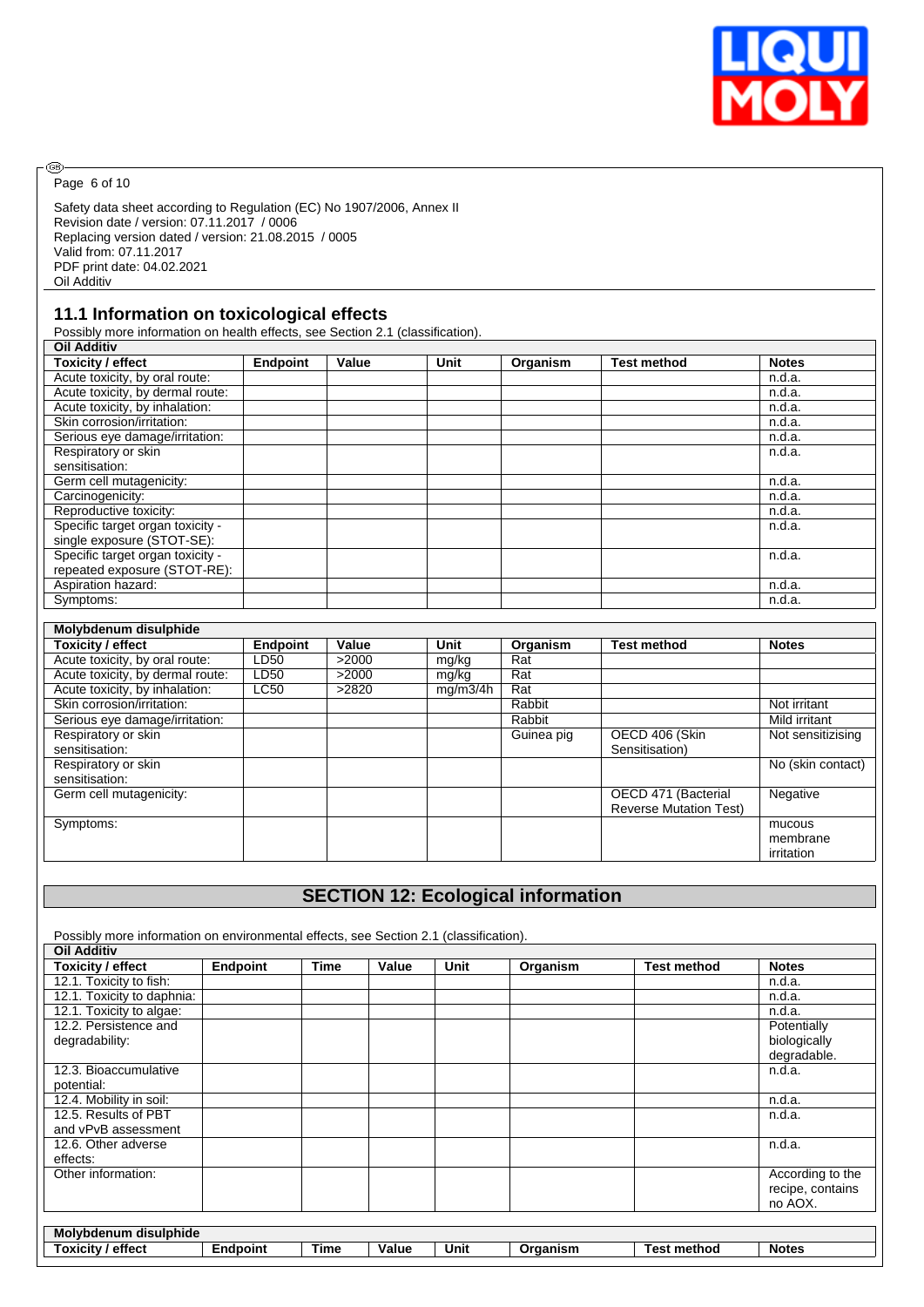

Safety data sheet according to Regulation (EC) No 1907/2006, Annex II Revision date / version: 07.11.2017 / 0006 Replacing version dated / version: 21.08.2015 / 0005 Valid from: 07.11.2017 PDF print date: 04.02.2021 Oil Additiv Page 7 of 10

| 12.1. Toxicity to fish:    | <b>LC50</b>       | 96h | $781 -$ | mg/l | Oncorhynchus       | Analogous              |
|----------------------------|-------------------|-----|---------|------|--------------------|------------------------|
|                            |                   |     | 1339    |      | mykiss             | conclusion(mg          |
|                            |                   |     |         |      |                    | Mo/L)                  |
| 12.1. Toxicity to daphnia: | LC50              | 48h | 1680,4- | mg/l | Daphnia magna      | Analogous              |
|                            |                   |     | 1776,6  |      |                    | conclusion(mg          |
|                            |                   |     |         |      |                    | Mo/L)                  |
| 12.1. Toxicity to daphnia: | <b>LC50</b>       | 48h | 2729,4  | mg/l | Daphnia magna      | Analogous              |
|                            |                   |     |         |      |                    | conclusion(mg          |
|                            |                   |     |         |      |                    | Mo/L)                  |
| 12.1. Toxicity to daphnia: | <b>LC50</b>       | 48h | 2847,5  | mg/l | Daphnia magna      | Analogous              |
|                            |                   |     |         |      |                    | conclusion(mg          |
|                            |                   |     |         |      |                    | Mo/L)                  |
| 12.1. Toxicity to daphnia: | <b>LC50</b>       | 48h | 130,9   | mg/l | Daphnia magna      | Analogous              |
|                            |                   |     |         |      |                    | conclusion(mg          |
|                            | <b>LC50</b>       | 48h | 1005,5- |      |                    | Mo/L)                  |
| 12.1. Toxicity to daphnia: |                   |     |         | mg/l | Ceriodaphnia       | Analogous              |
|                            |                   |     | 1024,6  |      | spec.              | conclusion(mg<br>Mo/L) |
| 12.1. Toxicity to algae:   | ErC <sub>50</sub> | 72h | 289,2-  | mg/l | Pseudokirchneriell | Analogous              |
|                            |                   |     | 390,9   |      | a subcapitata      | conclusion(mg          |
|                            |                   |     |         |      |                    | Mo/L)                  |
| 12.1. Toxicity to fish:    | <b>LC50</b>       | 96h | 609-    | mg/l | Pimephales         | Analogous              |
|                            |                   |     | 681,4   |      | promelas           | conclusion(mg          |
|                            |                   |     |         |      |                    | Mo/L)                  |
| 12.1. Toxicity to fish:    | <b>LC50</b>       | 96h | 7600    | mg/l | Oncorhynchus       | Analogous              |
|                            |                   |     |         |      | mykiss             | conclusion(mg          |
|                            |                   |     |         |      |                    | Mo/L)                  |
| Water solubility:          |                   |     | < 0, 1  | mg/l |                    | @20°C                  |

# **SECTION 13: Disposal considerations**

# **13.1 Waste treatment methods**

## **For the substance / mixture / residual amounts**

Soaked polluted cloths, paper or other organic materials represent a fire hazard and should be controlled, collected and disposed of. EC disposal code no.:

The waste codes are recommendations based on the scheduled use of this product.

Owing to the user's specific conditions for use and disposal, other waste codes may be

allocated under certain circumstances. (2014/955/EU)

13 02 05 mineral-based non-chlorinated engine, gear and lubricating oils

Recommendation:

**®** 

Sewage disposal shall be discouraged.

Pay attention to local and national official regulations.

Implement substance recycling. E.g. suitable incineration plant.

# **For contaminated packing material**

Pay attention to local and national official regulations.

Empty container completely.

Uncontaminated packaging can be recycled.

Dispose of packaging that cannot be cleaned in the same manner as the substance.

## **SECTION 14: Transport information**

| <b>General statements</b><br>14.1. UN number:<br>Transport by road/by rail (ADR/RID) | n.a. |
|--------------------------------------------------------------------------------------|------|
| 14.2. UN proper shipping name:                                                       |      |
| 14.3. Transport hazard class(es):                                                    | n.a. |
| 14.4. Packing group:                                                                 | n.a. |
| Classification code:                                                                 | n.a. |
| LQ:                                                                                  | n.a. |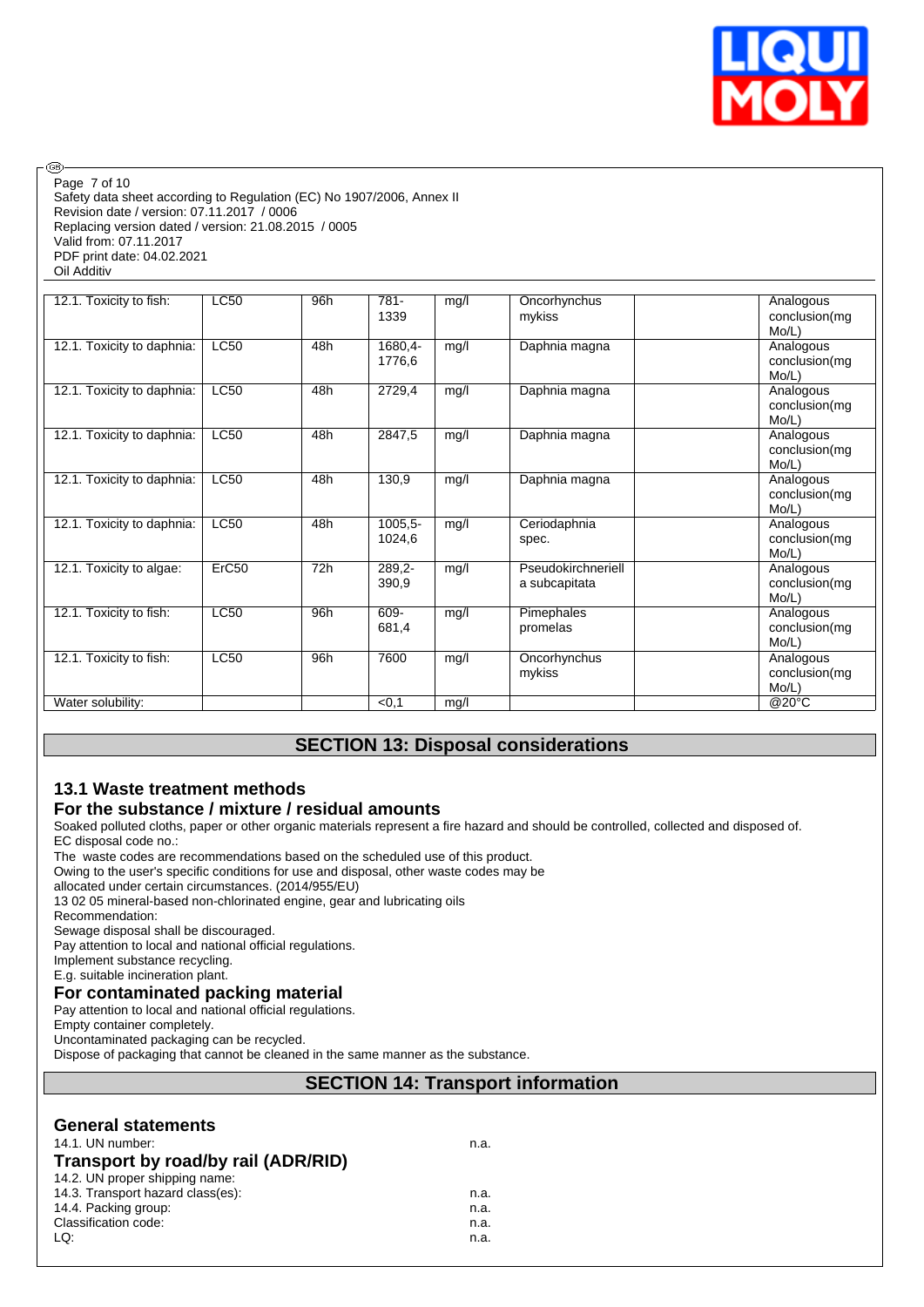

Page 8 of 10

൹

Safety data sheet according to Regulation (EC) No 1907/2006, Annex II Revision date / version: 07.11.2017 / 0006 Replacing version dated / version: 21.08.2015 / 0005 Valid from: 07.11.2017 PDF print date: 04.02.2021 Oil Additiv

#### 14.5. Environmental hazards: Not applicable Tunnel restriction code:<br>
Troponort by 000 **Transport by sea (IMDG-code)**

| $\overline{11}$ alispult by sea (lividu-cuud) |                |
|-----------------------------------------------|----------------|
| 14.2. UN proper shipping name:                |                |
| 14.3. Transport hazard class(es):             | n.a.           |
| 14.4. Packing group:                          | n.a.           |
| Marine Pollutant:                             | n.a            |
| 14.5. Environmental hazards:                  | Not applicable |
| Transport by air (IATA)                       |                |
| 14.2. UN proper shipping name:                |                |
| 14.3. Transport hazard class(es):             | n.a.           |
| 14.4. Packing group:                          | n.a.           |
| 14.5. Environmental hazards:                  | Not applicable |

#### **14.6. Special precautions for user**

Unless specified otherwise, general measures for safe transport must be followed.

**14.7. Transport in bulk according to Annex II of MARPOL and the IBC Code**

Non-dangerous material according to Transport Regulations.

## **SECTION 15: Regulatory information**

## **15.1 Safety, health and environmental regulations/legislation specific for the substance or mixture**

Observe restrictions:

General hygiene measures for the handling of chemicals are applicable.

Directive 2010/75/EU (VOC): 0 %

# **15.2 Chemical safety assessment**

A chemical safety assessment is not provided for mixtures.

**SECTION 16: Other information**

Revised sections: 5, 6, 7, 8, 9, 11, 12

## **Classification and processes used to derive the classification of the mixture in accordance with the ordinance (EG) 1272/2008 (CLP):** Not applicable

The following phrases represent the posted Hazard Class and Risk Category Code (GHS/CLP) of the product and the constituents (specified in Section 2 and 3).

## **Any abbreviations and acronyms used in this document:**

acc., acc. to according, according to ADR Accord européen relatif au transport international des marchandises Dangereuses par Route (= European Agreement concerning the International Carriage of Dangerous Goods by Road) AOX Adsorbable organic halogen compounds approx. approximately Art., Art. no. Article number ASTM ASTM International (American Society for Testing and Materials) ATE Acute Toxicity Estimate<br>BAM Bundesanstalt für Mater Bundesanstalt für Materialforschung und -prüfung (Federal Institute for Materials Research and Testing, Germany) BAuA Bundesanstalt für Arbeitsschutz und Arbeitsmedizin (= Federal Institute for Occupational Health and Safety, Germany) BSEF The International Bromine Council bw body weight CAS Chemical Abstracts Service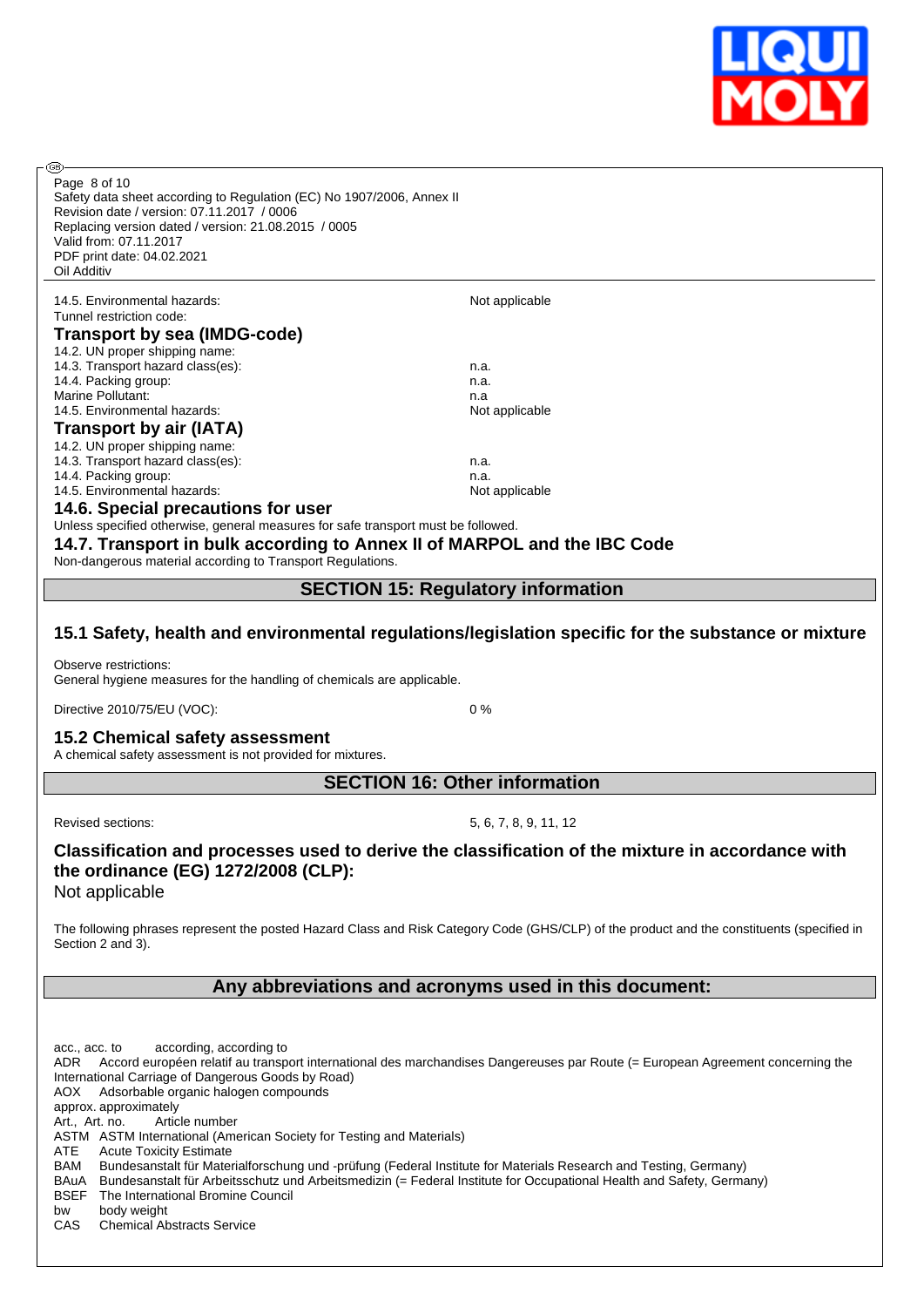

൹ Page 9 of 10Safety data sheet according to Regulation (EC) No 1907/2006, Annex II Revision date / version: 07.11.2017 / 0006 Replacing version dated / version: 21.08.2015 / 0005 Valid from: 07.11.2017 PDF print date: 04.02.2021 Oil Additiv CLP Classification, Labelling and Packaging (REGULATION (EC) No 1272/2008 on classification, labelling and packaging of substances and mixtures) CMR carcinogenic, mutagenic, reproductive toxic DMEL Derived Minimum Effect Level DNEL Derived No Effect Level dw dry weight e.g. for example (abbreviation of Latin 'exempli gratia'), for instance EC European Community ECHA European Chemicals Agency EEC European Economic Community<br>EINECS European Inventory of European Inventory of Existing Commercial Chemical Substances ELINCS European List of Notified Chemical Substances EN European Norms EPA United States Environmental Protection Agency (United States of America) etc. et cetera<br>EU Europea EU European Union EVAL Ethylene-vinyl alcohol copolymer Fax. Fax number gen. general GHS Globally Harmonized System of Classification and Labelling of Chemicals<br>GWP Global warming potential Global warming potential IARC International Agency for Research on Cancer IATA International Air Transport Association IBC (Code) International Bulk Chemical (Code) IMDG-code International Maritime Code for Dangerous Goods incl. including, inclusive IUCLID International Uniform Chemical Information Database IUPAC International Union for Pure Applied Chemistry LC50 Lethal Concentration to 50 % of a test population LD50 Lethal Dose to 50% of a test population (Median Lethal Dose) LQ Limited Quantities MARPOL International Convention for the Prevention of Marine Pollution from Ships n.a. not applicable n.av. not available n.c. not checked n.d.a. no data available OECD Organisation for Economic Co-operation and Development org. organic PBT persistent, bioaccumulative and toxic PE Polyethylene PNEC Predicted No Effect Concentration ppm parts per million PVC Polyvinylchloride REACHRegistration, Evaluation, Authorisation and Restriction of Chemicals (REGULATION (EC) No 1907/2006 concerning the Registration, Evaluation, Authorisation and Restriction of Chemicals) REACH-IT List-No. 9xx-xxx-x No. is automatically assigned, e.g. to pre-registrations without a CAS No. or other numerical identifier. List Numbers do not have any legal significance, rather they are purely technical identifiers for processing a submission via REACH-IT. RID Règlement concernant le transport International ferroviaire de marchandises Dangereuses (= Regulation concerning the International Carriage of Dangerous Goods by Rail) SVHC Substances of Very High Concern Tel. Telephone UN RTDG United Nations Recommendations on the Transport of Dangerous Goods VOC Volatile organic compounds vPvB very persistent and very bioaccumulative wwt wet weight The statements made here should describe the product with regard to the necessary safety precautions - they are not meant to guarantee definite characteristics - but they are based on our present up-to-date knowledge. No responsibility.

# These statements were made by: **Chemical Check GmbH, Chemical Check Platz 1-7, D-32839 Steinheim, Tel.: +49 5233 94 17 0, Fax: +49 5233 94 17 90**

© by Chemical Check GmbH Gefahrstoffberatung. The copying or changing of this document is forbidden except with consent of the Chemical Check GmbH Gefahrstoffberatung.